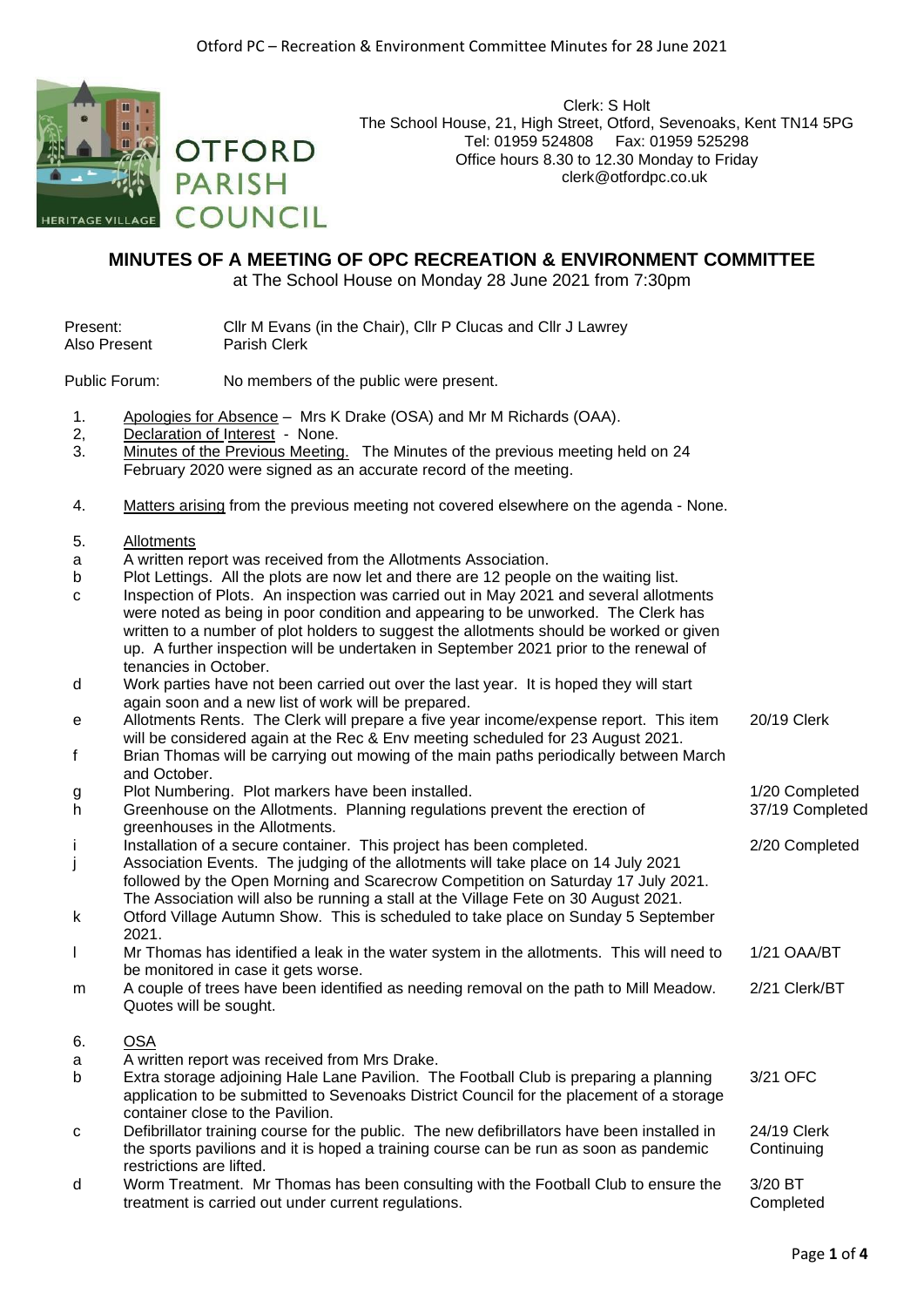| е            | Petanque. It was noted that Mr Wickenden will be retiring at the AGM. It was also noted<br>that the terrain will need attention in 2020 with the barge boards and surface stones<br>needing replacement.                                                                                                                                                                                                                                                                                                                                                                                                                         |                                   |
|--------------|----------------------------------------------------------------------------------------------------------------------------------------------------------------------------------------------------------------------------------------------------------------------------------------------------------------------------------------------------------------------------------------------------------------------------------------------------------------------------------------------------------------------------------------------------------------------------------------------------------------------------------|-----------------------------------|
| f            | Parking at Hale Lane. District Councillor Roy will be speaking with Sevenoaks District<br>Council, the landowners, regarding the removal of the lorry.                                                                                                                                                                                                                                                                                                                                                                                                                                                                           | 4/21 Clerk                        |
| g.           | Hale Lane Pavilion. Quotes are being sought to replace the windows and storage door<br>at Hale Lane.                                                                                                                                                                                                                                                                                                                                                                                                                                                                                                                             | 5/21 Clerk                        |
| h.           | Security at the Pavilions. The Football Club would like to install a security system at<br>each Pavilion. It was agreed that they will be asked to submit a grant application.                                                                                                                                                                                                                                                                                                                                                                                                                                                   | 6/21 Clerk                        |
| i.           | It was noted that the Cricket Club have replaced the damaged netting at the High Street<br><b>Recreation Ground.</b>                                                                                                                                                                                                                                                                                                                                                                                                                                                                                                             |                                   |
| j.           | Complaints have been received at the Parish Office about the amount of rubbish that is<br>being left on the Recreation Ground around the football pitches following the games.<br>Residents have asked that the Football Club cleans up the area after the games. The<br>Clerk will report this to OSA.                                                                                                                                                                                                                                                                                                                          | 7/21 Clerk                        |
| k.           | A complaint has been received from a resident about the cricket players changing their<br>clothes in public on the Recreation Ground and would they please use the changing<br>room to do this or come already dressed appropriately for the game.<br>The Clerk will report this to OSA.                                                                                                                                                                                                                                                                                                                                         | 8/21 Clerk                        |
| 7.<br>а.     | <b>High Street Recreation Ground</b><br>A report was received from Brian Thomas.                                                                                                                                                                                                                                                                                                                                                                                                                                                                                                                                                 |                                   |
| b            | Dog Fouling. Additional notices have been installed.                                                                                                                                                                                                                                                                                                                                                                                                                                                                                                                                                                             | 25/19 Completed                   |
| c<br>d       | Some minor work to the roundabout has been completed.<br>New seats, chains and bearings have been installed on the youth swings.                                                                                                                                                                                                                                                                                                                                                                                                                                                                                                 | 34/19 Completed<br>4/20 Completed |
| e            | The roof has been removed from the Youth Shelter to prevent children from climbing on<br>it.                                                                                                                                                                                                                                                                                                                                                                                                                                                                                                                                     | 5/20 Completed                    |
| f            | Waste bin to be placed on the OVMH patio. This job is outstanding from when the<br>previous Manager was in place. OVMH will be asked to put in the bin as quickly as<br>possible.                                                                                                                                                                                                                                                                                                                                                                                                                                                | 9/21 Clerk                        |
| g            | An overhaul of the gates/security from the car park into the Recreation Ground is in<br>progress.                                                                                                                                                                                                                                                                                                                                                                                                                                                                                                                                |                                   |
| h.           | It has been noted that a resident in Park Lane is repeatedly fly-tipping his garden rubbish<br>in the hedgerow between the Recreation Ground and the Lane. The Community<br>Warden has been informed.                                                                                                                                                                                                                                                                                                                                                                                                                            |                                   |
| j.           | Following the felling of a tree at the top of the Recreation Ground before lock-down, the<br>stump will be ground out in the near future.                                                                                                                                                                                                                                                                                                                                                                                                                                                                                        |                                   |
| j<br>k       | Repairs are currently being made to the safety surfaces.<br>An email has been received from the Sevenoaks District Senior Action Forum                                                                                                                                                                                                                                                                                                                                                                                                                                                                                           |                                   |
|              | suggesting that cycle/skateboard ramps should be considered for the Recreation<br>Ground. Members agreed that following the last time the young people in the village<br>were asked what they wanted in the way of equipment in the village, which was about 18<br>months ago for Hale Lane, they specifically stated that they did not want any ramps but<br>they wanted hoops and hard standing in both Hale Lane and the High Street Recreation<br>Grounds. The Hale Lane provision has already been installed and is constantly being<br>used. The suggestion to provide a ramp will therefore not be pursued at the moment. |                                   |
| 8.<br>a      | <b>Chalk Pit</b><br>The chalk grassland area has several Bee Orchids and numerous wild flowers. Cllr                                                                                                                                                                                                                                                                                                                                                                                                                                                                                                                             | 10/21 ME                          |
|              | Evans will speak to SDC and advise them where the orchids are located prior to the<br>handing back of this area of land to SDC on 1 October 2021.                                                                                                                                                                                                                                                                                                                                                                                                                                                                                |                                   |
| b            | Mr Thomas advised that he has been picking up a lot of rubbish and metal that has<br>started to appear around the edge of the grass area due to increased activity through the<br>woods.                                                                                                                                                                                                                                                                                                                                                                                                                                         |                                   |
| 9.<br>a      | Hale Lane Recreation Ground/Pavilion/Telston Park<br>Equipment for the over 12s. A basketball hoop and hardstanding has been installed.                                                                                                                                                                                                                                                                                                                                                                                                                                                                                          | Completed                         |
| b            | Swing. The seat and chains will be returned in July 2021.                                                                                                                                                                                                                                                                                                                                                                                                                                                                                                                                                                        |                                   |
| с<br>d       | The North West Kent Countryside Partnership hedge planting has been completed.<br>Fence security work has been carried out and a hedge planting and fencing scheme will                                                                                                                                                                                                                                                                                                                                                                                                                                                          | 41/19 Completed<br>11/21 BT       |
| e            | be prepared this autumn.<br>Willow Park fence. The rotting fence has been replaced.                                                                                                                                                                                                                                                                                                                                                                                                                                                                                                                                              | 33/19 Completed                   |
| $\mathsf{f}$ | The post at the entrance to Telston Park to prevent cars driving into the area will be<br>replaced shortly.                                                                                                                                                                                                                                                                                                                                                                                                                                                                                                                      | 6/20 Clerk                        |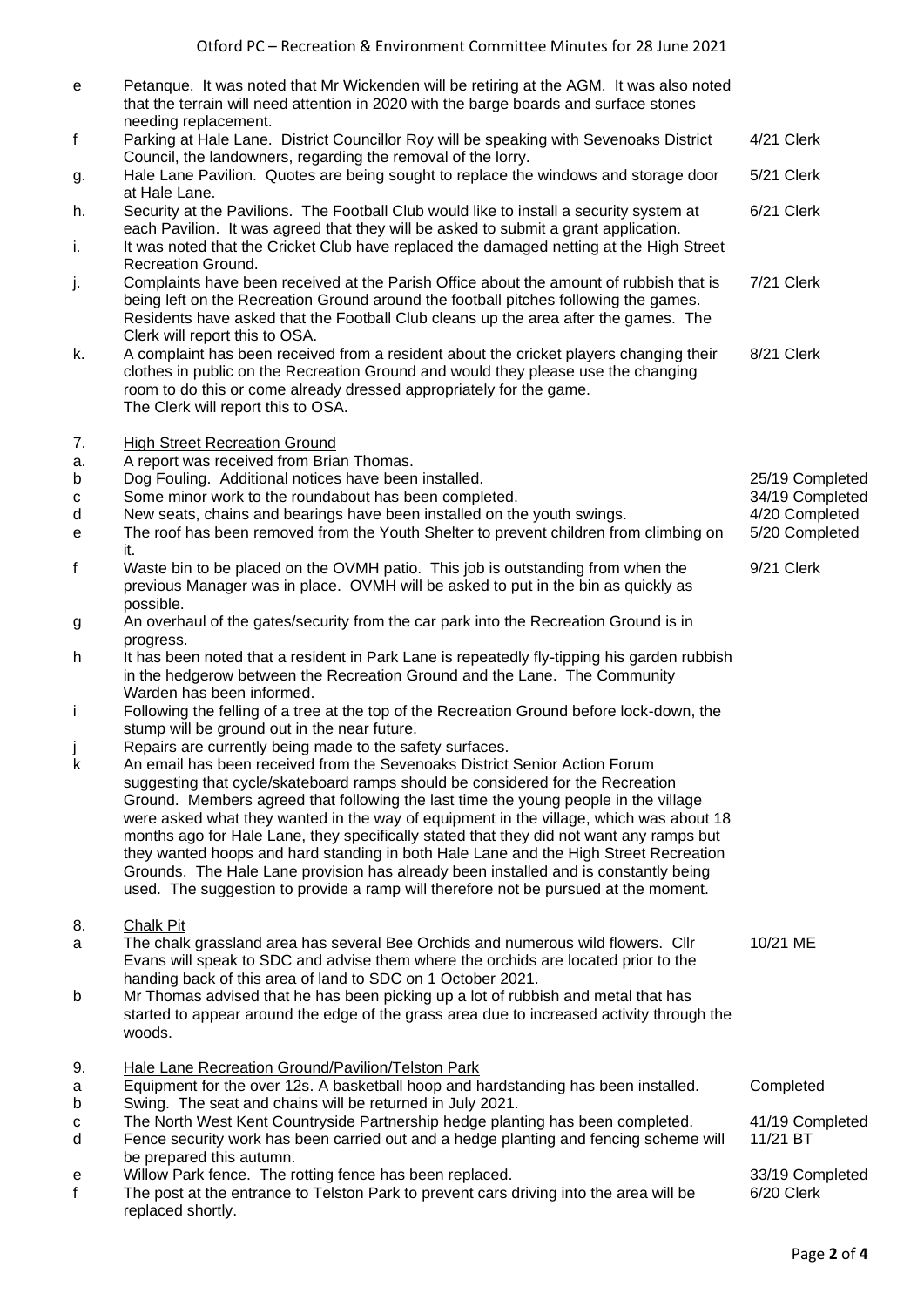- g Youth Shelter and Hale Lane Pavilion. Anti-climb paint is being applied to these areas to prevent children from climbing onto the roofs. 12/21 BT h Post and Rail Fence. Mr Thomas will be asked to install a short section of post and rail fence to prevent anyone falling off the path into the stream where it runs into the culvert pipe. 13/21 Clerk 10. Oxenhill Wood a No recent meeting has been held. Maintenance of the area continues. 11. Village Green, Pond and Palace Approach a Copper Beech tree on the Village Green. Quotes were considered and it was agreed to recommend that the quotation from Estate & Field Management is accepted. 14/21 Council to consider b Palace Approach. The potential transfer of the land to OPC has been put on hold by SDC. We await developments. c Request to place a Memorial Bench on the Village Green. *Cllr Clucas declared that he was a friend of the family involved but had no financial interest in the matter.* Members considered a request to place a new memorial bench and base on the Village Green which is recommended for refusal. To place another bench on the Green would put the Parish Council in the position of carrying out a criminal offence under the laws that govern a Registered Village Green. However, it was agreed that it could be suggested to the family concerned that they could place the memorial bench on the Recreation Ground in the location that they originally requested and then move the bench to the Village Green when one of the benches on the six existing bases needs replacement, which is allowed under the current laws. 15/21 Council to consider d Placement of Memorial Benches. Following on from the discussion above, it was agreed that F&GP will be asked to agree that Memorial Benches can only be placed in the High Street or Hale Lane Recreation Grounds or in Palace Park Wood in future, in sites agreed by the Parish Council. 16/21 Council to consider 12 Cemetery a Car Park Litter. McDonalds has been asked to clear the area more often and to consider putting in another bin. 16/19 Completed b The new cemetery path project has started. Quotes are being sought. d A groundwater pollution risk assessment has been prepared. 7/20 Completed e Stone Masons information notice. This has been put up on the new noticeboard. 8/20 Completed f A new notice board has been put up at the entrance to the cemetery. 9/20 Completed 13. Palace Park Wood a Woodland Trust. The lease has been cancelled and the care and maintenance of this area has reverted back to the Parish Council. 42/19 Completed b Apple trees in the Community Orchard. A copy of the drawing showing the placement of each variety is awaited. 4/19 Clerk/BT c DVLP. An application for funding has been submitted. Following the recent lockdown, the Parish Council has been advised that a decision may be forthcoming soon. d The ancient Oak tree has responded very well to the removal of the first 5m belt of trees around it with a profusion of new growth along its boughs. e Work is about to begin on the kissing gate on the path to the Old Walk. The gate structure has moved so that the gate itself no longer functions. At the same time the surface around and through the gateway will be covered with crushed concrete from existing supplies. d Ash Die-back. Members noted the report from Mr Thomas regarding the speed that Ash Die-back has spread at Palace Park Wood and the associated health and safety concerns regarding the extensive public use of this area. Members agreed to recommend to F&GP and Council that the quotation from Bernwoods Ltd is accepted. It is understood that a further quotation will be received from them regarding the access point from Sevenoaks Road that will be needed as hardstanding for the specialist machinery to remove the affected trees. Members noted that this hardstanding will be required no matter which company is appointed to carry out the work and will be a useful asset in the future. Bernwoods Ltd will also liaise with the Forestry Commission on our behalf and obtain the necessary licences etc. 17/21 Council to Consider
- e Drainage at Palace Park Wood/Cemetery 18/21 Council to 18/21 Council to

Consider